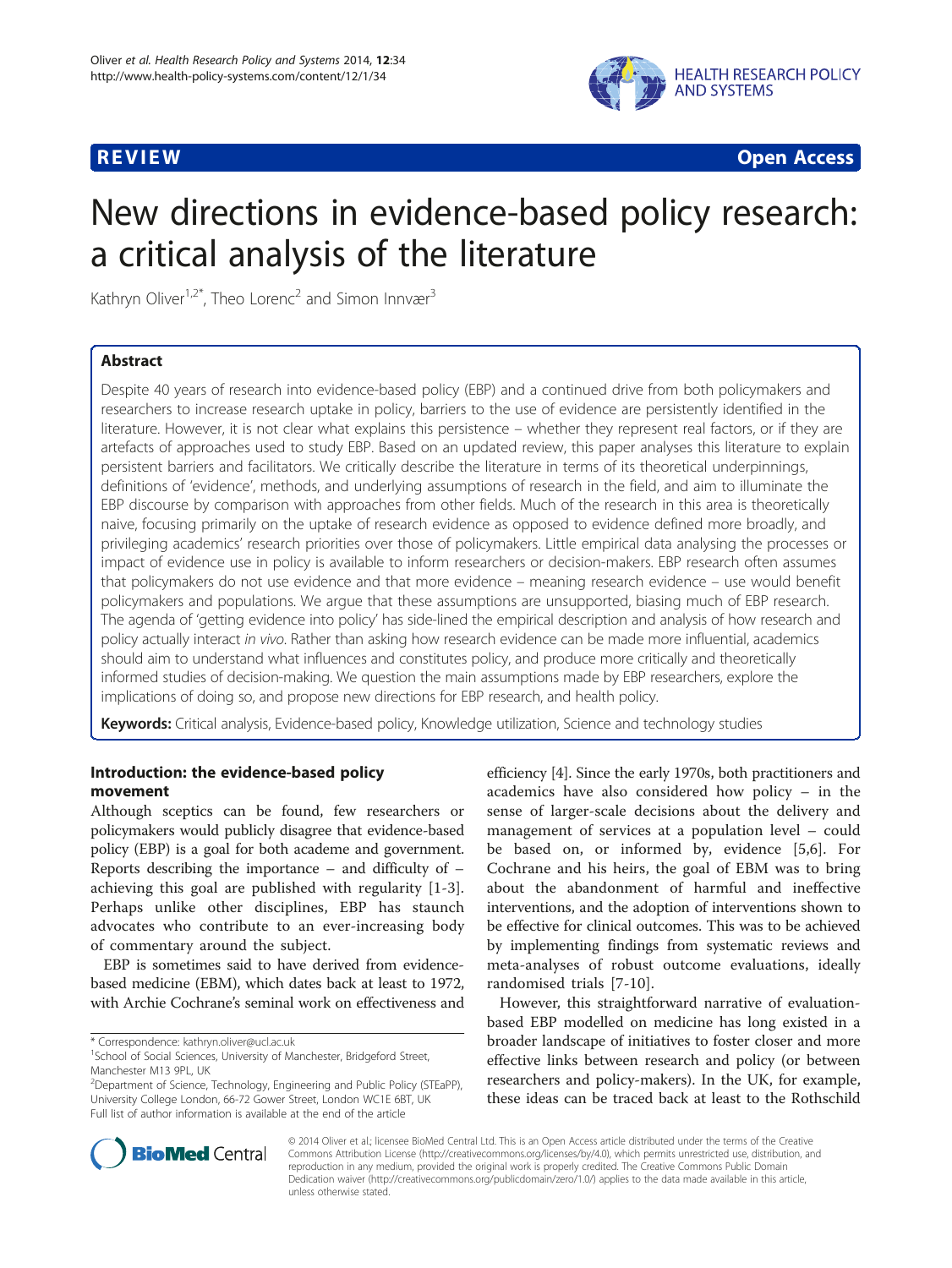experiment, evaluated by Kogan and Henkel in 1983 [[11\]](#page-8-0). The aim of this funding initiative was to enable the health research system to respond to policymakers' priorities for research [\[12](#page-8-0)]. The experiment was largely abandoned, which Kogan and Henkel ascribed to cultural differences between researchers and policymakers, the need for interaction, and other barriers [\[12,13](#page-8-0)]. Recent publications, again in the UK, from the Government Office for Science have provided guides for both academics and policymakers who wish to engage with the other group [[14,15\]](#page-8-0), and there is increasing interest within academic and higher education bodies generally about how academics may be able to increase their impact, the nature of this impact, and implications of the 'impact agenda' [[16](#page-8-0)-[18](#page-8-0)]. However, the tenor of these publications still tends to focus on promoting the use of academic research, rather than studying the practices of knowledge production and policymaking and implementation.

As a result, specific questions about the use of research within policy have become divorced from a broader perspective on policy-making. Many researchers in what may be termed 'applied research' fields use terms like 'knowledge translation', 'knowledge exchange', or 'evidence use' without providing clear definitions of what knowledge is part of which decision-making process [\[19-21](#page-8-0)]. The result has been a loss of clarity with respect to how evidence is supposed to improve decision-making, what constitutes and defines 'evidence' and 'policy', and which processes and outcomes are targeted by political or academic efforts. Nevertheless, both EBM and EBP have achieved substantial financial and political support, and substantial weight by the creation of a collection of organisations dedicated to producing evidence-based policy and practice recommendations, guidelines, and best practice statements, such as the What Works centres [[22](#page-8-0)]. For health policy and health management in particular, there remains a prominent discourse about moral, ethical, political, and often financial imperatives to use evidence to make the best (value) decisions [\[23](#page-8-0)] – without, ideally, disenfranchising non-expert publics [\[24\]](#page-8-0). The study of the use of evidence in policy varies from negative to positive advocacy, from simplistic to complex understandings of the processes involved, from uncritical technical approaches to highly cynical commentary. Broadly, practitioners and academics have focused on facets of the use of evidence by policymakers and practitioners, have written polemics encouraging colleagues to do so [[23,25](#page-8-0)-[29](#page-8-0)], identified barriers and facilitators into evidence use [[30,31](#page-8-0)], and designed interventions to increase the use of evidence by policymakers [[32](#page-8-0)]. Evidence-based policy and practice, knowledge translation, and related concepts have become touchstones across a vast range of disciplines – almost sub-disciplines in their own right, with canons and conceptual toolkits of their own.

While much of this work remains mainly theoretical (e.g., [\[33\]](#page-8-0)), there is a rapidly growing empirical evidence base on barriers and facilitators of evidence use. Some idea of the extent and nature of this literature can be gained by looking at systematic reviews. Three reviews are particularly relevant here [\[30,31,34\]](#page-8-0); their methods, findings, and conclusions are summarised in Table [1](#page-2-0).

Common findings across all three include the importance of personal relationships and contacts between decision-makers and researchers, and the need for research to be clearly and accessibly presented. Cultural and practical barriers to the use of evidence by policy-makers are identified. Finally, all three make the point that policymakers' definitions of evidence do not match academic constructions of 'evidence'. All three reviews also point to gaps in the literature as priorities for further research, but differ in their identification of these gaps. Orton focuses on the need for evaluation research of strategies to increase the uptake of research evidence [[31](#page-8-0)], while Innvær et al. [\[34](#page-8-0)] and Oliver et al. [[30](#page-8-0)] are both more circumspect, pointing out that despite the size of the evidence base, much about policy-makers' attitudes to research evidence remains unclear. Innvær et al. show how the limited available evidence mainly describes policymakers' beliefs and attitudes, rather than actual behaviours, and hence cannot be used as a basis to make strong recommendations [[34](#page-8-0)]. Perhaps more importantly, both reviews note that there are few grounds by which to make firm recommendations or conclusions about the process, impact, or effectiveness of research in policy. Only rarely is enough detail known about the policy process to be able to comment usefully: for example, who are the main actors, where are decisions made, and how evidence fits into the process.

The structure of this paper is as follows. First, drawing on a dataset from a recent systematic review of barriers and facilitators [\[30](#page-8-0)], we offer a high-level overview of the literature on evidence use in health policy, drawing out broad theoretical and definitional commitments. This paper does not primarily consider the findings of those studies, which are summarised above and set out in more detail elsewhere [\[30\]](#page-8-0). We also draw on similar findings about policymakers in non-health fields [\[35](#page-8-0)]. We set these data in the context of the wider theoretical literature about evidence and policy, drawing insights from policy sciences. Secondly, we aim to identify and challenge some of the more normative assumptions which are widely prevalent (if often implicit) in the EBP literature, particularly the following: that the policy-evidence 'gap' needs 'bridging'; that policy is usually not based on any data; that policy requires research evidence, preferably evaluative intervention research evidence; and that if more evidence were used in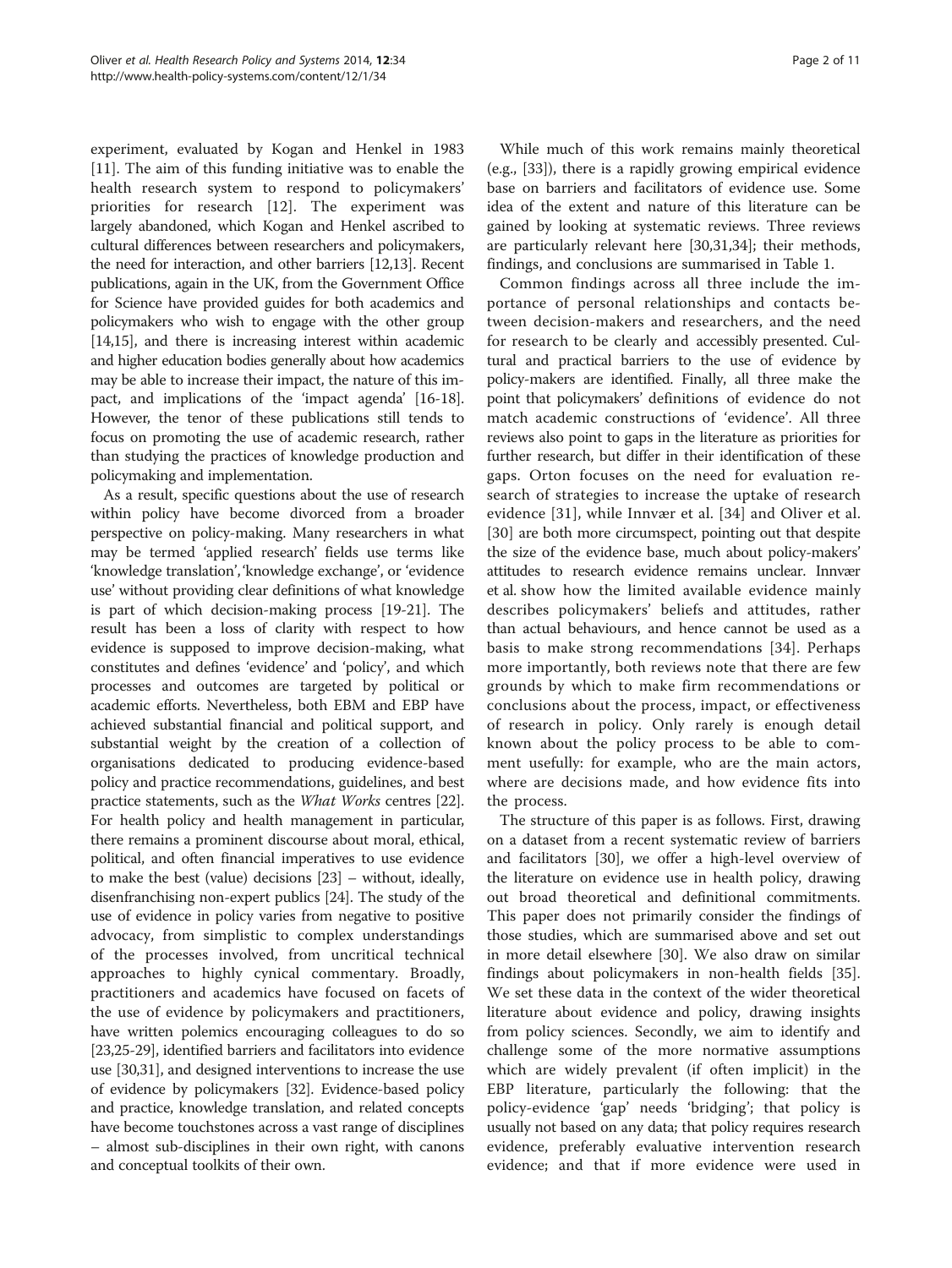|                               | Orton, 2011                                                                                                                                                                                                                                               | Innvær, 2002                                                                                                                                                                                                                                        | <b>Oliver, 2014</b>                                                                                                                                                   |
|-------------------------------|-----------------------------------------------------------------------------------------------------------------------------------------------------------------------------------------------------------------------------------------------------------|-----------------------------------------------------------------------------------------------------------------------------------------------------------------------------------------------------------------------------------------------------|-----------------------------------------------------------------------------------------------------------------------------------------------------------------------|
| Aims                          | To synthesise evidence about the<br>extent, types, process of evidence<br>use, and barriers and facilitators                                                                                                                                              | Synthesise facilitators of and barriers<br>to the use of research evidence by<br>health policymakers                                                                                                                                                | To update Innvær 2002 and identify new<br>evidence in this area                                                                                                       |
|                               | Inclusion criteria Europe, Canada, Australia, and NZ<br>and search date only, must explore "how research<br>evidence is used in decision-making<br>for public health". Primary studies only                                                               | Interview studies with health policy<br>decision-makers responsible for<br>decisions on behalf of organisations                                                                                                                                     | All studies reporting barriers or facilitators<br>of use of evidence, from 2002-2011                                                                                  |
| included                      | Types of studies 18 included, interviews and surveys                                                                                                                                                                                                      | 24 studies in 26 papers, interviews<br>and surveys                                                                                                                                                                                                  | 145 included studies: 13 systematic reviews,<br>42 interviews/qualitative studies, 13/25<br>entirely/included survey                                                  |
| Types of results<br>presented | PMs perceptions about the use<br>of evidence; qualitative and<br>closed-response                                                                                                                                                                          | PMs perceptions about the use of<br>evidence; qualitative and closed-response.<br>Types of 'use', theories about evidence use                                                                                                                       | Perceived and observed factors affecting<br>evidence use: definitions of evidence:<br>theories used in included studies                                               |
| Use of<br>evidence?           | Self-reported use of evidence in<br>2 studies, undermined by quality<br>concerns                                                                                                                                                                          | 21/24 examined actual decision-making<br>processes, all measured perceptions of use<br>or hypothetical use of evidence                                                                                                                              | 33 studies examine research uptake<br>(amount/rate), 50 examine processes of<br>research uptake, 18 examine the impact of<br>research use                             |
| Synthesis and<br>OA used      | Narrative synthesis; CASP-based QA                                                                                                                                                                                                                        | Descriptive synthesis; methodological QA                                                                                                                                                                                                            | Descriptive synthesis; no QA                                                                                                                                          |
| Main facilitators             | Improved relationships; researchers<br>trained to disseminate, clear, relevant<br>and easy-access research; PM trained<br>in research skills; change of policy culture                                                                                    | Personal contact between researchers and<br>PMs; timeliness and relevance of research,<br>with clear recommendations and high<br>quality; research confirming current policy                                                                        | Available, clear and relevant research<br>evidence; relationships, collaboration, and<br>contact between researchers and PMs:<br>timing, practical managerial support |
| Main barriers                 | Unclear, irrelevant or low-quality<br>evidence. 'Gulf' between researchers<br>and policymakers. Lack of PM research<br>skills. Other pressures; practical constraints:<br>financial, time frames, access to research,<br>presentation, and interpretation | Absence of personal contact between<br>researchers and policymakers; lack of<br>timeliness or relevance; mutual mistrust<br>between scientists and policymakers<br>Power and budget struggles                                                       | lack of clear or relevant research evidence<br>and costs; lack of timeliness or opportunity;<br>lack of PM research skills or awareness                               |
| Theory                        | None cited                                                                                                                                                                                                                                                | Weiss, Caplan; two-communities thesis                                                                                                                                                                                                               | Range of theories, reports which papers<br>used which theory                                                                                                          |
| implications                  | Conclusions and Action to address the barriers and<br>facilitators needs to be taken; training<br>to overcome barriers to research use;<br>research on interventions to increase<br>research uptake                                                       | Studies partially support common beliefs<br>about barriers and facilitators, with little<br>empirical evidence; no strong<br>recommendations about research and<br>policy can be made; limited data support<br>two-communities and Weiss's theories | Research into managerial and<br>organizational barriers may be more<br>useful than individual-level; relational<br>approach could be used                             |

#### <span id="page-2-0"></span>Table 1 Comparing three systematic reviews on evidence-based policy

policy making, policy would be better. Finally, we make suggestions for a new agenda for EBP research.

We are not advocating against EBP. On the contrary, we believe that better policy decisions would be a desirable outcome, and that evidence ought to play a role in those decisions. Rather, our conclusions from this critical review of the literature are about EBP research, rather than EBP itself. Researchers have directed their attention at how to increase the impact of their own outputs, rather than on understanding the processes behind policy change. The support for EBP is not as single-minded or vociferous as it was. Reflecting on this historical trend, and reasons behind any such shift, we present our novel contribution to the literature: an illumination of the discourse around EBP by comparing theories, methods, and substantive approaches with those from other fields, and on this basis propose new directions for EBP research.

### Review: evidence-based policy research

Below, we describe some of the underlying concepts and approaches available to researchers attempting to understand the relationship between research and policy processes.

#### Theoretical underpinnings

Innvær et al. described how the literature at the time fell into two camps [\[34](#page-8-0)]; those supporting the 'twocommunities' hypothesis, which explores whether barriers to research utilisation are mainly driven by cultural or institutional differences between researchers and decision-makers, and those drawing on Carol Weiss's typology of ways of using evidence [\[36](#page-8-0),[37\]](#page-8-0). Policy and academic actors were conceptualised as opposing sets of actors, with different priorities, languages, practices, and priorities. For proponents of this perspective, 'bridging' this gap becomes a priority. It seems likely, however, that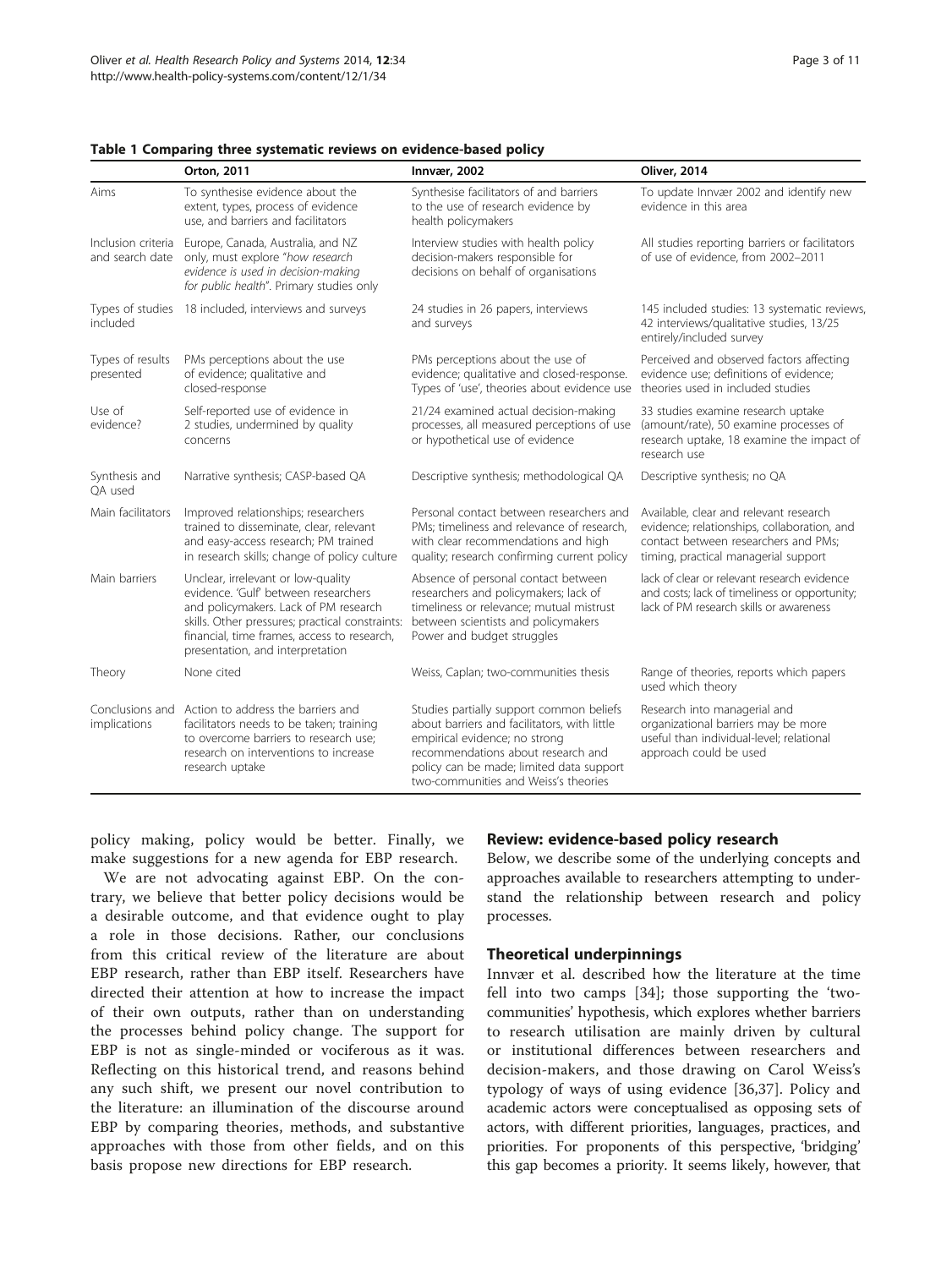insisting on the existence of this 'gap' may polarize previously neutral actors; and indeed this debate fails to recognise that this may be a UK-specific problem (cf. to Dutch studies).

Models of the research and policy processes are, as noted by previous theorists of EBP, rarely made explicit in evaluations of applied research. Where implicit, a simple 'pipeline' model is usually assumed (i.e., that the more research is carried out and the higher the quality, the bigger the effect on policy and practice) [[38-41\]](#page-8-0).

A large new theoretical strand within health policy focuses on knowledge brokerage/translation as a framework for understanding use of evidence [[42](#page-8-0)-[46](#page-9-0)]. This model can be seen as an extension of Weiss's 'instrumental use' model, or 'enlightening' and 'strategic use' of evidence, describing the influence of research on policy, and is linked to ideas about 'coproduction' and 'user involvement' [[47](#page-9-0)].

Weiss and Caplan are still major influences on the field of EBP research, but the degree to which these contributions are appropriately exploited is debatable. The linear (direct use) model is usually perceived to be superior, quite contrary to Weiss' argument that policymakers thought enlightening (indirect) use could offer more. This message is often overlooked by research (and researchers) in the field, namely that researchers need to reflect on the common view that policymakers are interest-oriented and indifferent to evidence. Barriers to use of research are equated with barriers to direct use of research, while the broader concept of enlightening (indirect) use is rarely seen as equally relevant and useful.

While this is still widespread, theoretical learning from other fields is filtering into the debate. Researchers in policy studies have long seen the policy process itself as a contested arena of negotiation [[48,49\]](#page-9-0). The messy, complex, and serendipitous nature of policymaking is described by Kingdon [\[50](#page-9-0)], Weiss [[51](#page-9-0)], Simon [[52](#page-9-0)], and Lindblom [[53\]](#page-9-0), amongst others. These scholars have contributed ideas such as punctuated equilibrium [\[54](#page-9-0)], policy 'windows' and 'streams' [[50](#page-9-0)] or 'stages' [\[48\]](#page-9-0), bounded rationality [\[55\]](#page-9-0), and incrementalism [\[53\]](#page-9-0). However, the degree to which these models are used in planning and conducting empirical research is debateable. As Lomas notes, one reason why these may have been resisted by EBP researchers is because they offer little help and no tools to help the aspiring policy-advisor [\[56\]](#page-9-0).

Of course, many of these are theories about policy, rather than analysis tools to assist advisors [[57\]](#page-9-0). Cairney argues that policy analysts tend to use concepts, such as the policy cycle, which have been rejected by policy scholars. We would qualify this statement by restricting the rejection of such theories to within science and technology studies and policy sciences – these ideas are still common currency within health policy amongst other fields [[58](#page-9-0)].

The influence of these ideas on the health field is perhaps increasing, with applications of ethnographic methods [[59\]](#page-9-0) and actor-network theory applied to EBP [[60\]](#page-9-0). However, the majority of studies still use over-simple theoretical models [\[61](#page-9-0)]. Asserting the existence of and describing and prescribing interventions to close the 'research-policy gap' is a stance which, we argue, is likely to perpetuate and even create gaps between the professions.

# Focus of the research

The main focus of much theoretical and empirical work in EBP has traditionally been, implicitly or explicitly, on research evidence uptake, primarily peer-reviewed research carried out by university-based academics [\[30,31](#page-8-0)]. However, a third of studies included in our review examined nonresearch data, for example, public health surveillance data, strategic needs assessments and other impact assessments, geographic information systems [\[62\]](#page-9-0), or other non-research evidence [\[63](#page-9-0)-[65](#page-9-0)]. This suggests that policymakers interpret and use 'evidence' in a broad sense, which is usually not acknowledged by academic commentators [[7,10\]](#page-8-0).

The reviews described above included a minority of studies which aimed to describe the policy process in detail, often using a case-study approach. Frequently, these focused on the use of a particular type of evidence such as economic evaluations [[66\]](#page-9-0) or the role of a specific piece of evidence [\[60,67](#page-9-0)]. Few attempt a descriptive contextualisation or ethnographic understanding of the policy process, with exceptions, e.g., [[68](#page-9-0)-[71](#page-9-0)]. Virginia Berridge's seminal work on the NHS and comparative health policy development uses historical methods to understand these processes and develop theory around them [\[72\]](#page-9-0). Others have taken empirical ethnographic approaches to understand, for instance, how health decision-makers conceptualise and use evidence [\[73,74](#page-9-0)]. With these exceptions, very few studies have, as yet, taken anthropological or historical approaches to understanding the role of evidence or research in policy.

Research in the area thus focuses primarily on how to increase uptake of research, on designing and evaluating interventions aiming to increase research use, and on identifying barriers and facilitators of research use by policymakers [[74-76\]](#page-9-0). This pattern of research on evidence use skews the debate by focusing on exceptional cases of research use in policy-making, rather than the normal discharging of statutory business. As Kogan and Henkel noted, attempts to improve use of evidence can "fail to note how in those areas of policy where data are diffuse, and analyses most likely to be strongly influenced by value preferences, problems must be identified collaboratively between policy-maker and scientist. It failed to acknowledge that policy makers have to work hard to identify problems, to specify research that might help solve them, and to receive and use the results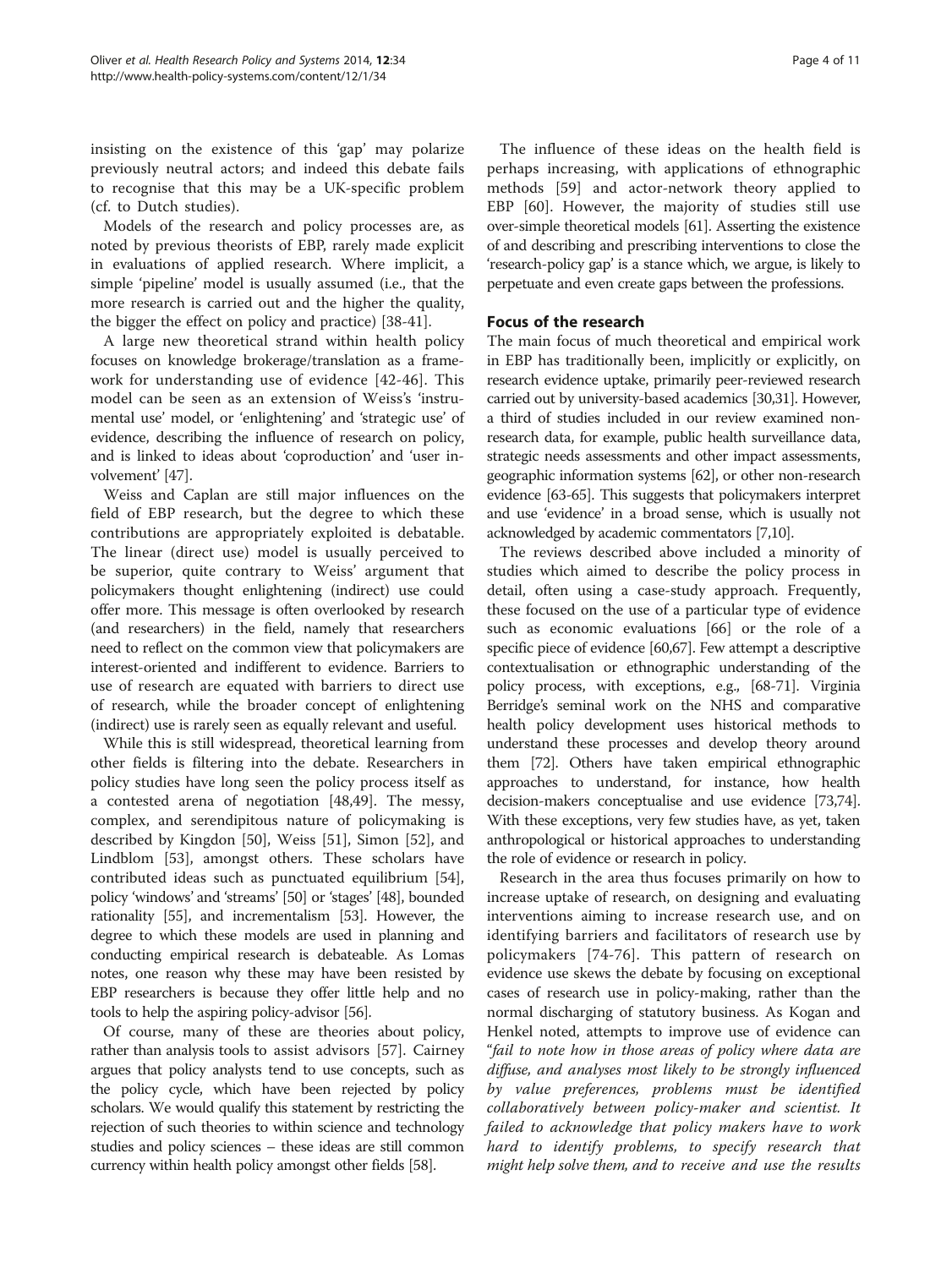of research" [[11](#page-8-0)]. While a comment evaluating the Rothschild experiment, the suggestion that EBP research does not reflect the range of knowledge-producing or policy-making processes can also be levied at much of the academic work subsequent to this important study.

Focusing on the use of research evidence also allows researchers to sidestep the rest of the policy process and avoid the context of decision-making more widely. Most studies focus on single elements of the policy-making process – dissemination of evidence, sources, and types of source, knowledge transfer, and priority setting – rather than trying to characterise the process as a whole. EBP research could draw here on an extensive research literature in policy analysis from political science, starting with studies of what is called 'the policy cycle' or 'a stages approach' [[39,](#page-8-0)[77](#page-9-0)]. Such studies can analyse who is making which decisions, about what, and when; the distinction between practice, management, governance, and policy is rarely spelt out [\[78](#page-9-0)]. Clear definitions of policy, use of research, and decision making has been encouraged for over 60 years, but remains evasive [\[79\]](#page-9-0).

# Methods

Considerable theoretical work has gone into producing taxonomies of factors influencing the utilisation of evidence, e.g., [[36,](#page-8-0)[80](#page-9-0)]. However, these rich theoretical discourses are not reflected in the bulk of the empirical literature, which, despite its breadth with respect to the sectors and categories of evidence types studied, finds fairly consistently that the main factors affecting use of evidence are (a) access to relevant and clear information and (b) good relationships between researchers and research users. This may be due to the methods used in the studies: most use only interviews or surveys to ask researchers and policy-makers about their perceptions about evidence use; very few use methods such as participant observation to observe how evidence is actually used in practice, or attempt to find documentary proof of research use (with exceptions; [[76\]](#page-9-0)). These lists, while important, cannot on their own lead us to an improved understanding of the role of evidence in the jigsaw of the policy process.

Another noticeable feature of the evidence base is the emphasis given to researchers' own views of research utilisation, for example, a study aiming to look at everyday working practice, such as that of Taylor-Robinson et al. [[81](#page-9-0)], samples primarily health inequalities/public health academics and practitioners rather than decisionmakers themselves (such as councillors or executives), even though they themselves describe lack of contact between academics and policymakers as a barrier to use of evidence. The majority of academic studies in EBP research are, unsurprisingly, written by and for academics, with little involvement of policy-makers as co-authors; indicating that policy-makers are not involved in developing or carrying out relevant research.

# Underlying assumptions of this research and critical reflections

This overview of the literature provides a starting point for a more critical engagement with the empirical literature on EBP. We provide a broad-brush characterisation of parts of the literature which helps to draw out common assumptions across the field as a whole and enable critical reflection on them. We focus on three such assumptions: 1) that the policy-evidence 'gap' needs 'bridging'; 2) that policy is usually not based on any data, and policy requires research evidence, preferably evaluative intervention research; and 3) that greater use of evidence in policy-making will produce better outcomes at a population level. It is by no means the case that these assumptions are universally shared among EBP researchers, or that we are the first to identify these issues [[61](#page-9-0),[82,83\]](#page-9-0). Nonetheless, a large proportion of the available research still rests on an uncritical acceptance of these assumptions. Below, we describe the effect of these assumptions, justify our rejection of them, and discuss the implications of taking a more critical approach.

# Assumption 1: that a policy-evidence 'gap' exists

The 'evidence-policy gap' is a widely-acknowledged construction in policy-related research, asserting the existence of two separate communities with their own ecosystems and languages [[61,83](#page-9-0)-[85\]](#page-9-0). Much of the 'knowledge translation' literature, which attempts to take a broader perspective on EBP, fails to question the assumption that knowledge and practice are two separate practices, and the 'joining' or 'bridging' of these (depending on the authors' preferred metaphor) is the task of EBP researchers; see, e.g., [\[20](#page-8-0)[,61,83,84,86](#page-9-0)]. However, as Choi recognizes, evidence – and those associated with evidence – is just one voice among many [[87](#page-9-0)]. We do not yet know how to make that voice more helpful nor more influential.

Recently, a shift away from this dichotomous debate has been made, with concepts such as 'knowledge translation' or 'transfer' being replaced by ideas about 'learning', 'contribution', and co-production [[88\]](#page-9-0). These ideas frame the relationship between research and policy as a two-way negotiation in which both partners learn from the other – pragmatically and politically a step towards an equality of prioritisation and experience. Certainly, this represents a greater openness to seeing a broader range of data types as relevant – including, for example, contextual, descriptive data as well as evaluations and other forms of research evidence. Too often, however, this debate is hijacked by methodologists from opposing camps wishing to defend their own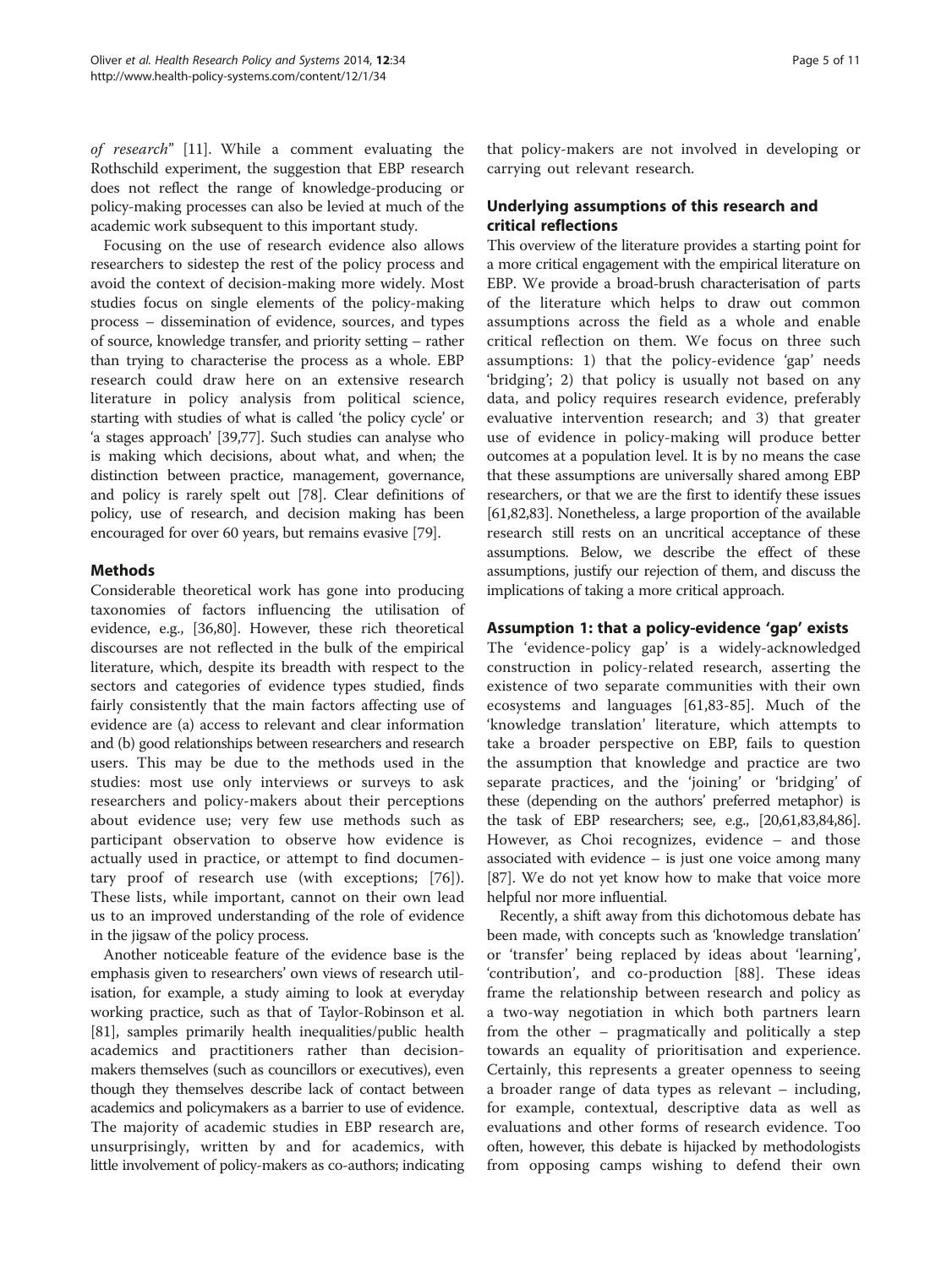method in the face of criticism – whether real or perceived, e.g., [[89,90\]](#page-9-0). Without clear definitions of 'evidence' and 'impact' or 'learning', these studies contribute to negative stereotypes on both sides, and perpetuate the gap they aim to bridge.

# Assumption 2: that policy is usually not based on evidence

Despite the increased literature in the area, there is a surprising lack of evidence about how much evidence policymakers use. Studies have largely reported policymakers' perceptions of their usage (e.g., [\[91\]](#page-9-0)), acknowledge that it is impossible to tell how much evidence was used by policy participants [[92](#page-9-0)], or rely on self-reported measures [[93](#page-9-0)]. EBP researchers have tended to interpret this absence of any contradictory evidence as a confirmation of their belief that policymakers do not use evidence. This is both grossly unfair to policymakers who have been shown to draw on a wide range of information sources [[39](#page-8-0)], hugely over-simplifies the relationship between evidence and policy, and, of course, contradicts the avowed principles of EBP researchers; viz, that beliefs ought to be based on evidence [[76\]](#page-9-0).

Implicit in the 'barriers and facilitators' approach is an assumption that if these factors were alleviated, research uptake would increase. However, this is to miss the key point, which is that most research in the area studies the use of research evidence by policymakers, not what knowledge or information policymakers use. This subtle shift in emphasis opens up new avenues of enquiry. Other information than research evidence might be more relevant and timely, two factors seen as top facilitators for policymakers' use of evidence [\[94\]](#page-9-0). Policymakers may prefer to use local information or intelligence such as patient or practice level data, or that held by local councils (e.g., datasets of rent, crime, and transport) [[95\]](#page-9-0). It seems likely that these sources of information have been undervalued by evaluation methodologists, who often value trial data above other types. A more naturalistic approach using empirical methods to study policymakers in vivo, would conceive of evidence as one of many influences on a decision.

# Assumption 3: that use of more research evidence by policymakers would lead to 'better' policy

We are not the first to note that "[t]he assumption that the use of evidence would improve the outcome of the policy process remains relatively untested by any form of empirical analysis" [\[96](#page-9-0)-[98](#page-10-0)]. The absence of robust evaluation evidence showing that evidence utilisation actually leads to better outcomes is widely admitted. The bulk of the intervention evidence in EBP uses only research utilisation or uptake as an outcome (or, in some cases, merely attitudes and intentions regarding research use).

Nonetheless, it is still widely claimed that decisions made in partnership between "politicians and researchers  $\varepsilon$  lay people are more likely to result in positive health outcomes" [[86](#page-9-0)] and many researchers continue to advocate for

increased use of research evidence [[99\]](#page-10-0).

Such claims, where they are not treated as automatically self-evident, are usually supported either by anecdotal cases of increased evidence use leading to better outcomes, or by studies of the impacts of evidence use on process measures such as transparency of decision-making [\[100](#page-10-0)]. However, the value of process-oriented goals is surely questionable, if they cannot be shown to lead to improved health, wellbeing, social, or other outcomes for the putative beneficiaries of the policy in question. The typologies of 'research impact' which have dominated much work in this area (e.g., [[101](#page-10-0)]) are of limited value without a more open debate about the correct metrics for evaluating EBP, based on a realistic view of the currently existing evidence base [[102](#page-10-0)]. Moreover, much of the commentary around the 'impact agenda' focuses on the aspect of academic performance management, without wider examination of its connection to policy and knowledge practices and theories [\[16](#page-8-0)].

Even in the absence of robust evaluation data, it is clear that many of the existing theoretical rationales for how evidence utilisation is supposed to improve outcomes are inadequate. If the pipeline model of research use were correct, it would be possible to demonstrate the impact of research on policy and the value of research would be judged on its contribution to policy and its quantifiable impact [\[25\]](#page-8-0). This model "fails the practitioner because the literature on which guidelines are based constitutes an unrepresentative sample of the varied circumstances and populations in which the intervention might be usable or unusable" [\[38\]](#page-8-0).

# New directions for EBP research

Above, we describe three assumptions commonly found in the EBP literature. We critically discuss the reasons we believe these assumptions are flawed, and show how the existing research conducted on the basis of these assumptions is likely to fail to answer the most pressing problems in EBP. Here, we describe how these assumptions can form the basis for a new programme of research aiming to understand the relationship between science and policy. We explore the implications of re-framing future studies in a new direction, and suggest more explorative perspectives and participative methods.

Firstly, the assumption that the policy-evidence 'gap' needs 'bridging'. Most of the studies identified perpetuate the division between the 'two communities' in one way or another. Approaching researchers and policy-makers separately and asking them for their accounts of evidence use may be likely to produce these conflicting accounts;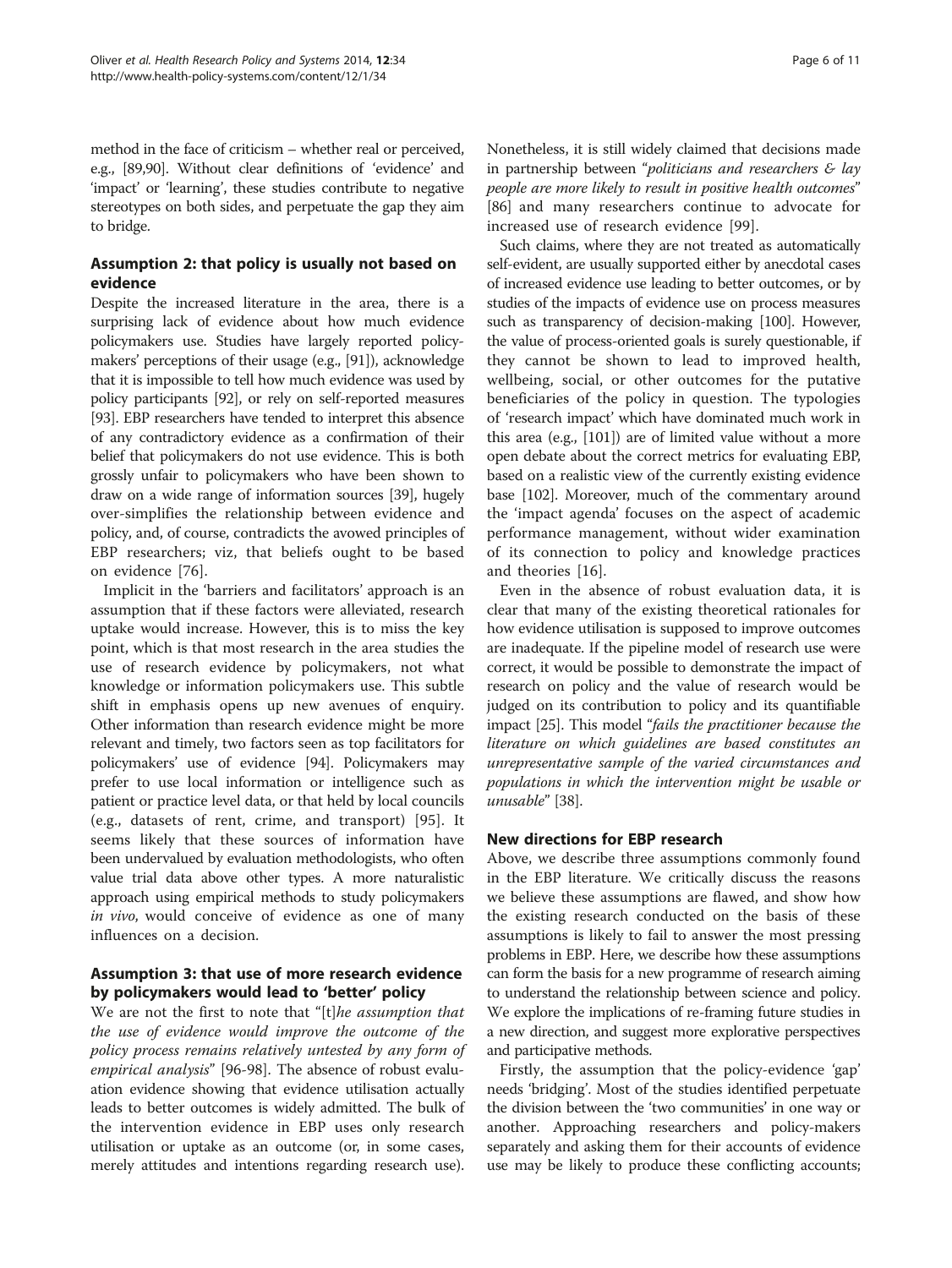similarly, asking researchers about their perceptions of what policy-makers do may not be the most sensitive way of exploring policy processes. It would be more interesting, and more novel, to approach policymakers from an unprejudiced stance, to describe their activities, and to identify how they populate policy areas and steer policies through [\[53\]](#page-9-0). Of course, we are not the first to suggest this [\[56,](#page-9-0)[97](#page-10-0)] – but these studies are generally the exception rather than the rule.

Secondly, the assumption is often held that policy is usually not based on any data, and policy requires research evidence, preferably evaluative intervention research. By concerning themselves with questions such as "how [can] the tension between scientific rigour and timely relevance to policy-making be handled" [[103\]](#page-10-0), EBP researchers often fail to acknowledge their lack of knowledge about forms and models of the impact and contributions of evidence to policy processes, which can lead to the creation of unhelpful straw men.

Finally, the unspoken corollary to both these assumptions is that greater use of evidence in policy-making will produce 'better policy' and better outcomes at a population level. Leaving aside the question of what constitutes 'better' in a self-evidently political and therefore value-driven terrain, for researchers to convincingly argue for the increased use of evidence in policy making, they must be able to demonstrate the benefits of doing so. The growth of the 'applied research'sector claims to address this, but often restricts output to vague and untested policy and research recommendations, about which there is no evidence of effectiveness [\[99\]](#page-10-0). If the effects of these policy and research recommendations are not evaluated these could be misguided at best [[104\]](#page-10-0).

Therefore, we argue that the following issues are of outstanding importance and could form the basis for a new agenda of EBP research:

1. Refocus research on influences on and processes of policy rather than how to increase the amount of evidence used. Researchers in political and policy studies, anthropology and history of policy, and science and technology studies have provided a wealth of insights and rich empirical data on the functioning (or otherwise) of the policy-making process [\[13,](#page-8-0)[53,56,68](#page-9-0)-[70,88,](#page-9-0)[105-108](#page-10-0)]. Understanding the daily lives and activities of policy actors can bring fresh insights into how 'evidence' is conceptualised, the potential roles it may play, and how it fits with the other drivers and triggers which affect policy [\[95](#page-9-0),[109\]](#page-10-0). Understanding the roles of exceptional individuals, such as policy entrepreneurs, and networks in the policy process is also recognised as a key research area [\[3](#page-8-0)[,110,111](#page-10-0)].

Dialogue between these fields has not been very extensive or productive so far, largely due to scepticism on the part of policy scientists, e.g., [[108](#page-10-0)], and a lack of engagement with this body of theory and empirical data, with recent exceptions [[112,113\]](#page-10-0). To take only one example, policy researchers observe that policies rarely have a consistent and well-defined goal or aim; rather, "solutions become joined to problems" in a provisional and largely haphazard way, with the same policy taking on different goals at different times or in different contexts [\[50,](#page-9-0)[114\]](#page-10-0). If this is the case, the question of how researchers can evaluate whether or not the policy has attained its goal, and use the results of this evaluation to inform future policy development, is largely moot.

- 2. Determine what information and evidence is normally used as part of policy processes. As we point out above, it is likely that the needs and practices of policymakers are rarely the subject of rigorous study, and are certainly more complex and nuanced than can be captured in surveys. Using 'research' and 'policy' as one-size-fits-all concepts underestimates the variety of activities and outputs involved in each type of process. A legislative manoeuvre is very different from a local tailoring of licensing hours; applied health research aiming to develop interventions about a specific condition is worlds away from contemplative studies of models of theories of change. Elucidation of the relationships at both ends of the spectra ought to be a research priority, in place of the dichotomising of activities as 'research' or 'policy'. Furthermore, attention to context is vital; pressures faced by researchers and policymakers in low- and middle-income countries may be very different from those in Western settings. Finally, as argued above, although similar barriers and facilitators are often identified across policy settings [\[35\]](#page-8-0), there is variation of practices and processes across policy areas. Analysis of these variations would be a whole research agenda in itself. A subtler interpretation of context, 'policy', and 'research' are necessary to understand processes, influences and impacts, and indeed to develop any meaningful abstractions and generalisations – should these be possible, which is by no means certain. A compromise between the complexity of policy making and development of useful frameworks needs to be found.
- 3. These questions are likely to require a broader range of methodologies than usually applied. Experimental, ethnographic, and conceptual studies all need to be applied to understand the impact of evidence on policy and policy processes more generally. Novel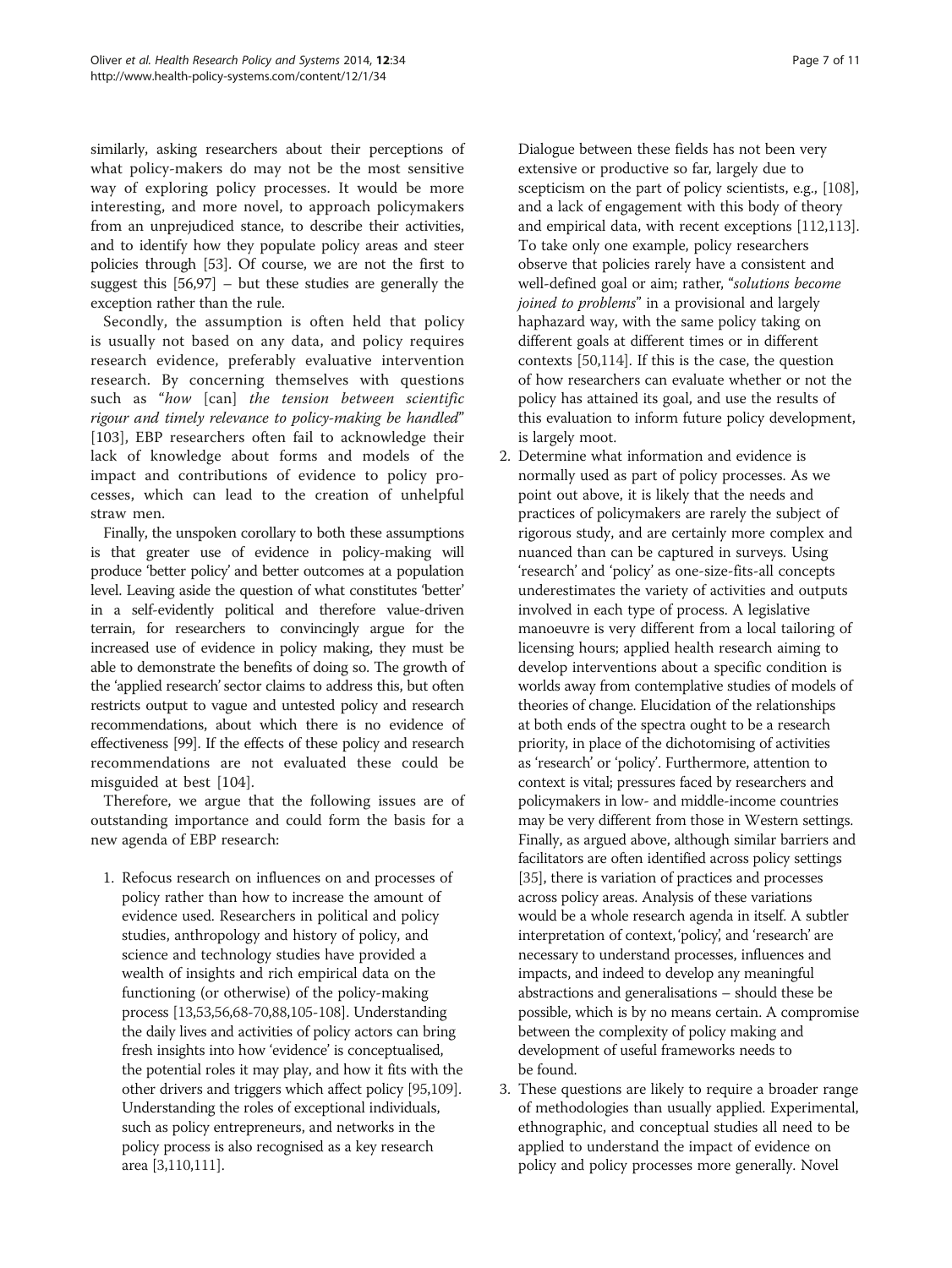theoretical approaches could be phenomenological, psychosocial, or interpretive [[115](#page-10-0)-[117](#page-10-0)].

- 4. Develop conceptual clarity around and metrics to evaluate 'impact' of research on policy and populations. Without clear methods to understand how policy works and how it changes in response to information, it will be impossible for researchers to know whether they have had an effect on policy. Research usage could take many forms, from agenda-setting, to provision of policy options, to challenging debates, or refuting arguments. Impact could therefore be a change in policy, consistency in policy, changes in population level outcomes. Measures proposed thus far tend to focus on citations or mentions of work by policymakers. We feel this addresses only a narrow aspect of potential impacts, namely awareness of research, which may not translate into action. Furthermore, this metric-led approach tends to ignore the indirect means by which research and evidence of all kinds fit into policy – whether by sustaining the status quo, or by leading to decisions for change. More attention to the variety of impacts and effects leading from research may help to develop this debate.
- 5. Finally, our analysis of the literature suggests that new methods and organisations aiming to bring the processes of research and policy closer together are likely to further our understanding of the relationship between these two types of activities. Co-creation and co-production of knowledge are lauded as a more democratic, and potentially more useful, type of learning activity than many other knowledge exchange events [[118\]](#page-10-0). If universities were to provide assistance for local policymakers in the analysis of existing data, a relationship of mutual benefit could start to develop – an end in itself, according to reviews of barriers and facilitators of evidence use [\[30,34\]](#page-8-0). Moreover, such organizations would provide natural laboratories for studying the role of institutional and organizational factors on the practices of policy formation and implementation, noted in our review as likely to affect evidence use.

Perhaps due to the political, financial, and ethical pressures on health policymakers to make good decisions, health policy leads the way in forming collaborative organisations to conduct research. Funders in the UK and Netherlands have developed specific types of collaborative engagement organisations (e.g., Collaborations for Leadership in Applied Health Research and Care, CLARHCs, or the health funder ZonMw), which aim to bring practitioners and researchers together for mutual benefit. There are examples of institutions which specifically allow researchers and policymakers to learn about each other's priorities and ways of working [[56](#page-9-0),[119](#page-10-0)]. In general, however, the literature above suggests that there are insufficient opportunities and incentives to form links with policymakers directly.

# **Conclusions**

The existing literature on EBP has certainly contributed to the desirable outcome of better policy decisions and acceptance that evidence ought to play a role in those decisions. Now, we believe it is time for researchers to reflect on their assumptions, develop new perspectives, and use other methods to tackle the problems of EBP. There is a common lack of clarity about what researchers understand as 'policy', which can encompass decision making, project implementation and evaluation, and service reconfiguration. There is, in general, little evidence about management and organisation, despite these being potentially major factors affecting the policy process [\[120](#page-10-0)]. The assumptions governing the design and outcomes of research into policy will probably be significantly different in different institutional areas. It is often not clear what constitutes 'a decision', nor who is involved in it, or whether research evidence is relevant or timely. This muddles and prevents any engagement with discussions about what constitutes good and bad policy; or indeed how evidence ought to be used.

Rather than attempting to develop a one-size-fits-all (pipeline) model, research in this area should revert to observational methods with in-depth descriptions of practices and their inherited processes and provide an empirical basis for theoretical development which can inform future activities. Instead of repeating studies of perceptions of barriers and facilitators of use of research evidence, appropriate methods must be used to answer questions about when, why, how, and who finds what type of knowledge sound, timely, and relevant at different stages of the policy cycle.

The position of researchers who wish to influence policy is untenable unless there is engagement with the questions outlined above. We would also argue that researchers who advocate for change (for example, via policy and practice recommendations) without evaluating the (likely) impact of these changes may have a limited effect at best. At worst, they create distance between policy and research by demonstrating an understanding of the context within which they would like their newlygenerated knowledge to be used. Without understanding the complex processes of policy and knowledge mobilisation, researchers who make policy and practice recommendations may simply be ignored. Ultimately, the role of researchers is not to judge the 'quality' of policy making on the basis of how much of their research is used. This stance is both unhelpful and divisive, blinding researchers to the important questions raised above regarding the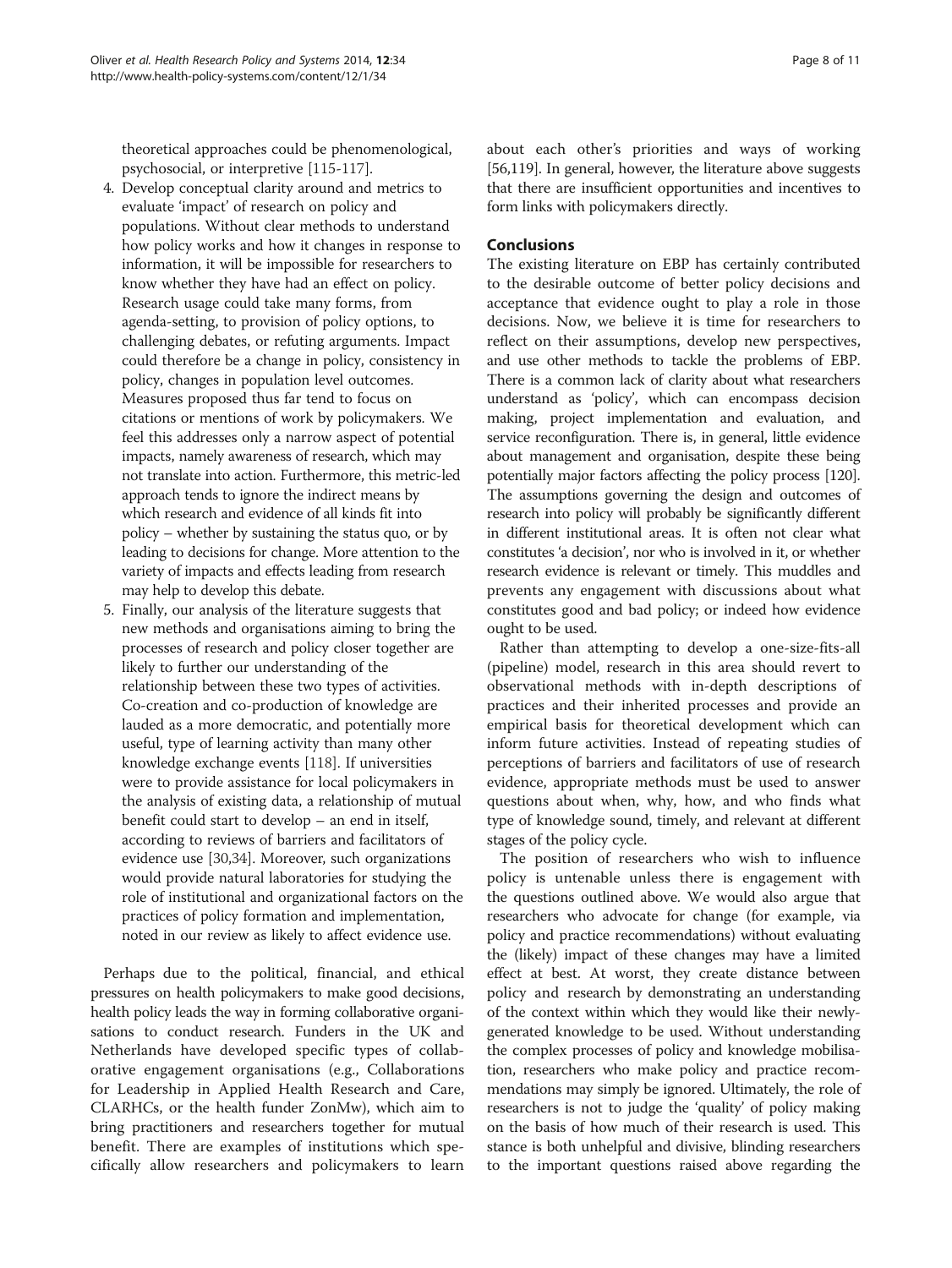<span id="page-8-0"></span>types of information used, by whom, for what purpose, and under which circumstances. Rather, our role as scientists ought to be to investigate the processes surrounding the use of evidence and policy activities more widely and to disseminate findings in order to help others make informed decisions, of all kinds.

#### Abbreviations

EBM: Evidence based medicine; EBP: Evidence based policy.

#### Competing interests

The authors declare no competing interests. This study was not supported by any funding agency.

#### Authors' contributions

All authors contributed to the conception, design, and analysis of the data which underpins this critical review. All authors contributed to the development of the argument and the final manuscript. All authors read and approved the final manuscript.

#### Acknowledgements

We thank colleagues who have read and commented on the draft version, and the editor and reviewers for their extremely helpful comments.

#### Author details

<sup>1</sup>School of Social Sciences, University of Manchester, Bridgeford Street, Manchester M13 9PL, UK. <sup>2</sup>Department of Science, Technology, Engineering and Public Policy (STEaPP), University College London, 66-72 Gower Street, London WC1E 6BT, UK. <sup>3</sup>Faculty of Social Sciences, Oslo University College, P.O Box 1084, Blindern, 0317 OSLO, Norway.

#### Received: 17 March 2014 Accepted: 30 June 2014 Published: 14 July 2014

#### References

- Cooksey D: A Review of UK Health Research Funding. London: Stationery Office; 2006.
- 2. Fox DM: Evidence of evidence-based health policy: the politics of systematic reviews in coverage decisions. Health Affairs 2005, 24:114–122.
- 3. Mitton C, Adair C, McKenzie E, Patten S: Knowledge transfer and exchange: review and synthesis of the literature. Milbank Q 2007, 85:729–768.
- 4. Cochrane A: Effectiveness and Efficiency: Random Reflections on Health Services. London: Nuffield Provincial Hospitals Trust; 1972.
- 5. Champagne F, Lemieux-Charles L: Using Knowledge and Evidence in Health Care: Multidisciplinary Perspectives. Toronto: University of Toronto Press; 2008.
- 6. Guyatt G, Cairns J, Churchill D: Evidence-based medicine: a new approach to teaching the practice of medicine. JAMA 1992, 268:2420–2425.
- 7. Barton S: Which clinical studies provide the best evidence? BMJ 2000, 321(7256):255–256.
- 8. Chalmers I: If evidence-informed policy works in practice, does it matter if it doesn't work in theory? Evidence Policy 2005, 1:227–242.
- 9. Glasziou PP, Irwig LM: An evidence based approach to individualising treatment. BMJ 1995, 311:1356–1359.
- 10. Guyatt GH: Users' guides to the medical literature. JAMA 1995, 274:1800.
- 11. Kogan M, Henkel M, Britain G: Government and Research: The Rothschild Experiment in a Government Department. Portsmouth, NH: Heinemann Educational Books; 1983.
- 12. Hanney SR, González-Block MA: Evidence-informed health policy: are we beginning to get there at last. Health Res Policy Syst 2009, 7:30.
- 13. Duffy MP: The Rothschild experience: health science policy and society in Britain. Sci Tech Hum Val 1986, 11:68–78.
- 14. Government Office for Science: Engaging with Government: Guide for Academics, BIS/11/1360; 2011 [[https://www.gov.uk/government/uploads/system/uploads/](https://www.gov.uk/government/uploads/system/uploads/attachment_data/file/283118/11-1360-guide-engaging-with-government-for-academics.pdf) [attachment\\_data/file/283118/11-1360-guide-engaging-with-government-for](https://www.gov.uk/government/uploads/system/uploads/attachment_data/file/283118/11-1360-guide-engaging-with-government-for-academics.pdf)[academics.pdf](https://www.gov.uk/government/uploads/system/uploads/attachment_data/file/283118/11-1360-guide-engaging-with-government-for-academics.pdf)].
- 15. Government Office for Science: Engaging with Academics: How to Further Strengthen Open Policy Making – A Guide For Policy Makers, BIS/13/581; 2013 [[https://www.gov.uk/government/uploads/system/uploads/](https://www.gov.uk/government/uploads/system/uploads/attachment_data/file/283129/13-581-engaging-with-academics-open-policy-making.pdf)

[attachment\\_data/file/283129/13-581-engaging-with-academics-open-policy](https://www.gov.uk/government/uploads/system/uploads/attachment_data/file/283129/13-581-engaging-with-academics-open-policy-making.pdf)[making.pdf\]](https://www.gov.uk/government/uploads/system/uploads/attachment_data/file/283129/13-581-engaging-with-academics-open-policy-making.pdf).

- 16. Martin BR: The Research Excellence Framework and the 'impact agenda': are we creating a Frankenstein monster? Res Eval 2011, 20:247-254.
- 17. Pettigrew AM: Scholarship with impact. Br J Manag 2011, 22:347-354.
- 18. HEFCE: Joint Statement on Impact by HEFCE, RCUK and UUK; 2011 [[http://www.hefce.ac.uk/news/newsarchive/2011/news62296.html\]](http://www.hefce.ac.uk/news/newsarchive/2011/news62296.html).
- 19. Armstrong R, Waters E, Roberts H, Oliver S, Popay J: The role and theoretical evolution of knowledge translation and exchange in public health. J Public Health 2006, 28:384–389.
- 20. Dobbins M, Robeson P, Ciliska D, Hanna S, Cameron R, O'Mara L, DeCorby K, Mercer S: A description of a knowledge broker role implemented as part of a randomized controlled trial evaluating three knowledge translation strategies. Implement Sci 2009, 4:23.
- 21. Ward V, House A, Hamer S: Knowledge brokering: exploring the process of transferring knowledge into action. BMC Health Serv Res 2009, 9:12.
- 22. Cabinet O, Treasury HM, Open Public S, Rt Hon D, Alexander MP, Rt Hon O, Letwin MP: What Works: Evidence Centres for Social Policy. London: HM Government; 2013.
- 23. Walshe KWTR: Evidence-based management: from theory to practice in health care. Milbank Q 2001, **79:**429-457.
- 24. Marston G, Watts R: Tampering with the evidence: a critical appraisal of evidence-based policy-making. The Drawing Board: Aust Rev Pub Affairs 2003, 3:143–163.
- 25. Black N, Donald A: Evidence based policy: proceed with care commentary: research must be taken seriously. BMJ 2001, 323:275–279.
- 26. Lavis J, Robertson D, Woodside J, McLeod C, Abelson J: How can research organizations more effectively transfer research knowledge to decision makers? Milbank Q 2003, 81:221–248.
- 27. Muir Gray J: Evidence-based policy making: is about taking decision based on evidence and the needs and values of the population. BMJ 2004, 329:988–989.
- 28. Nutbeam D: Getting evidence into policy and practice to address health inequalities. Health Promot Int 2004, 19:137–140.
- 29. Smith G: How policy informs the evidence. BMJ 2001, 322:184-185.
- 30. Oliver K, Innvaer S, Lorenc T, Woodman J, Thomas J: A systematic review of barriers to and facilitators of the use of evidence by policymakers. BMC Health Serv Res 2014, 14:2.
- 31. Orton L, Lloyd-Williams F, Taylor-Robinson D, O'Flaherty M, Capewell S: The use of research evidence in public health decision making processes: systematic review. PLoS ONE 2011, 6:e21704.
- 32. Boaz A, Baeza J, Fraser A, European Implementation Score Collaborative Group (EIS): Effective implementation of research into practice: an overview of systematic reviews of the health literature. BMC Res Notes 2011, 4:212.
- 33. Pawson R: Evidence-based Policy: A Realist Perspective. Thousand Oaks, CA: Sage Publications Ltd; 2006.
- 34. Innvaer S, Vist G, Trommald M, Oxman A: Health policy-makers' perceptions of their use of evidence: a systematic review. J Health Serv Res Policy 2002, 7:239–244.
- 35. Lorenc T, Tyner E, Petticrew M, Duffy S, Martineau F, Philips G, Lock K: Cultures of evidence across policy sectors: systematic review of qualitative evidence. Eur J Public Health 2014. doi:10.1093/eurpub/cku038.
- 36. Weiss CH: The many meanings of research utilization. Publ Admin Rev 1979, 39:426–431.
- 37. Weiss CH, Bucuvalas MJ: Social Science Research and Decision-Making. New York: Columbia University Press; 1980.
- 38. Green LW, Ottoson JM, Garcia C, Hiatt RA: Diffusion theory and knowledge dissemination, utilization, and integration in public health. Annu Rev Public Health 2009, 30:151–174.
- 39. Hanney S, Gonzalez-Block M, Buxton M, Kogan M: The utilisation of health research in policy-making: concepts, examples and methods of assessment. Health Res Pol Syst 2003, 1:2.
- 40. Sabatier PA, Jenkins-Smith H: Policy Change and Learning: An Advocacy Coalition Approach. San Francisco: Westview Press; 1993.
- 41. Dror Y: Public Policy Making Re-Examined. New Jersey: Transaction Publishers; 1983.
- 42. Aaserud M, Lewin S, Innvaer S, Paulsen E, Dahlgren A, Trommald M, Duley L, Zwarenstein M, Oxman AD: Translating research into policy and practice in developing countries: a case study of magnesium sulphate for pre-eclampsia. BMC Health Serv Res 2005, 5:68.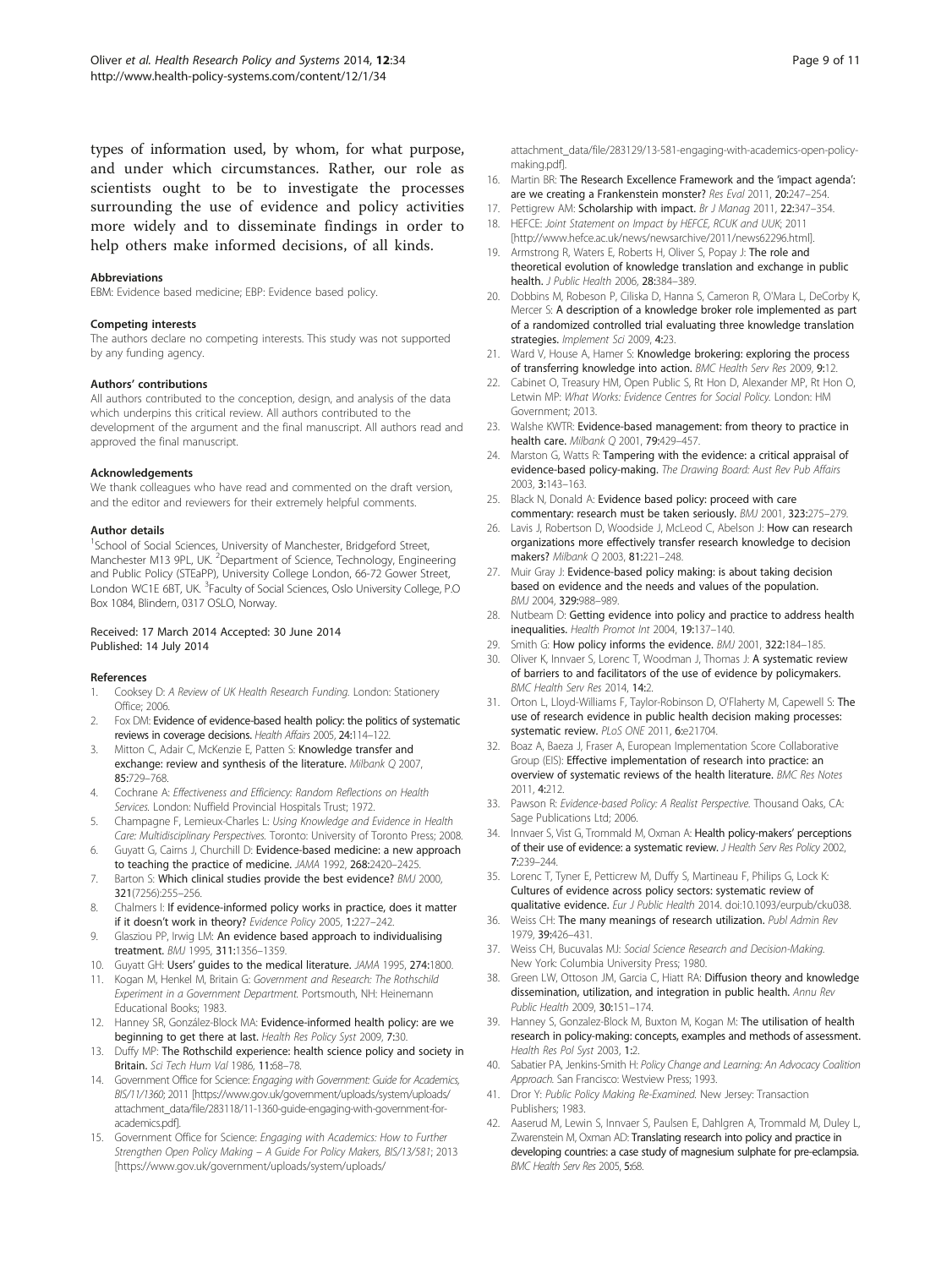- <span id="page-9-0"></span>43. Hivon ML: Use of health technology assessment in decision making: coresponsibility of users and producers? Int J Tech Assess Health Care 2005, 21:268–275.
- 44. Jack SM: Knowledge transfer and exchange processes for environmental health issues in Canadian Aboriginal communities. Int J Environ Res Publ Health 2010, 7:651–674.
- 45. Priest N: Engaging policy makers in action on socially determined health inequities: developing evidence-informed cameos. Evid Policy 2009, 5:53–70.
- 46. Vingilis E, Hartford K, Schrecker T, Mitchell B, Lent B, Bishop J: Integrating knowledge generation with knowledge diffusion and utilization: a case study analysis of the Consortium for Applied Research and Evaluation in Mental Health. Canadian J Pub Health 2003, 94:468–471.
- 47. Sebba J: Enhancing impact on policy-making through increasing user engagement in research. In Educational Research and Policy-Making: Exploring the Border Country between Research and Policy. London & NY: Routledge; 2007:127–143.
- 48. Sabatier PA: Theories of the Policy Process. Boulder, CO: Westview Press; 2007.
- 49. Shore C, Wright S, Per D: Policy Worlds: Anthropology and Analysis of Contemporary Power. Oxford: Berghahn; 2011.
- 50. Kingdon JW: Agendas, Alternatives, and Public Policies. 3rd edition. Boston: Little, Brown; 2010.
- 51. Weiss CH: Nothing as practical as good theory: exploring theory-based evaluation for comprehensive community initiatives for children and families. In New Approaches to Evaluating Community Initiatives: Concepts, Methods, and Contexts. Queenstown, MD: The Aspen Institute; 1995:65–92.
- 52. Simon HA: Models of Man; Social and Rational. New York: John Wiley and Sons, Inc.; 1957.
- 53. Lindblom CE: The science of "muddling through". Publ Admin Rev 1959, 19:79.
- 54. True JL, Jones BD, Baumgartner FR: Punctuated-equilibrium theory: explaining stability and change in American policymaking. In Theories of the Policy Process. Colorado: Westview Press Boulder; 1999:97–115.
- 55. Simon HA: Models of Bounded Rationality: Empirically Grounded Economic Reason. 3rd edition. Cambridge, MA: MIT press; 1982.
- 56. Lomas J, Brown A: Research and advice giving: a functional view of evidence-informed policy advice in a Canadian ministry of health. Milbank Q 2009, 87:903–926.
- 57. Cairney P: How can policy theory have an impact on policy making? The role of theory-led academic-practitioner discussions. Teach Pub Adminis 2014. doi:10.1177/0144739414532284.
- 58. Buse K, Mays N, Walt G: Making Health Policy. New York: McGraw-Hill International; 2012.
- 59. Stevens A: Telling policy stories: an ethnographic study of the use of evidence in policy-making in the UK. J Soc Policy 2011, 40:237-255.
- 60. Burris H, Parkhurst J, Du-Sarkodie Y, Mayaud P: Getting research into policy - Herpes simplex virus type-2 (HSV-2) treatment and HIV infection: international guidelines formulation and the case of Ghana. Health Res Pol Syst 2011, 9(Suppl 1):S5
- 61. Smith K, Joyce K: Capturing complex realities: understanding efforts to achieve evidence-based policy and practice in public health. Evid Policy 2012, 8:57–78.
- 62. Weitkamp G, Van den Berg AE, Bregt AK, Van Lammeren RJA: Evaluation by policy makers of a procedure to describe perceived landscape openness. J Environ Manage 2012, 95:17–28.
- 63. Aoki-Suzuki C, Bengtsson M, Hotta Y: International comparison and suggestions for capacity development in industrializing countries. J Ind Ecol 2012, 16:467–480.
- 64. Cerveny LK, Blahna DJ, Stern MJ, Mortimer MJ, Predmore SA, Freeman J: The use of recreation planning tools in U.S. Forest Service NEPA assessments. Environ Manag 2011, 48:644–657.
- 65. Jenkins RAR: Bridging data and decision making: development of techniques for improving the HIV prevention community planning process. AIDS Behav 2005, 9:S41–S53.
- 66. Williams I, McIver S, Moore D, Bryan S: The use of economic evaluations in NHS decision-making: a review and empirical investigation. Health Tech Assess 2008, 12(7):1-175. iii, ix-x.
- 67. Colon-Ramos U, Lindsay A, Monge-Rojas R, Greaney M, Campos H, Peterson K: Translating research into action: a case study on trans fatty acid research and nutrition policy in Costa Rica. Health Pol Plann 2007, 22:363–374.
- 68. Hunsmann M: Limits to evidence-based health policymaking: policy hurdles to structural HIV prevention in Tanzania. Soc Sci Med 2012, 74:1477–1485.
- 69. Kok MO, Schuit AJ: Contribution mapping: a method for mapping the contribution of research to enhance its impact. Health Res Pol Syst 2012,  $10:1-16$
- 70. Wehrens R, Bekker M, Bal R: The construction of evidence-based local health policy through partnerships: research infrastructure, process, and context in the Rotterdam 'Healthy in the City' programme. J Publ Health Pol 2010, 31:447–460.
- 71. Wehrens R, Bekker M, Bal R: Coordination of research, policy and practice: a case study of collaboration in the field of public health. Sci Public Policy 2011, 38:755–766.
- 72. Berridge V: Health and Society in Britain since 1939. 38th edition. Cambridge: Cambridge University Press; 1999.
- 73. Elliott H, Popay J: How are policy makers using evidence? Models of research utilisation and local NHS policy making. J Epidemiol Community Health 2000, 54:461–468.
- 74. McDonough JE: Experiencing Politics: A Legislator's Stories of Government and Health Care. 2nd edition. Oakland, CA: University of California Press; 2000.
- 75. Haynes A, Derrick G, Redman S, Hall W, Gillespie J: Identifying trustworthy experts: how do policymakers find and assess public health researchers worth consulting or collaborating with? PLoS ONE 2012, 7:e32665.
- 76. Innvaer S: The use of evidence in public governmental reports on health policy: an analysis of 17 Norwegian official reports (NOU). BMC Health Serv Res 2009, 9:177.
- 77. Buse K, Mays N, Walt G: Making Health Policy. Maidenhead: Open University Press; 2005.
- 78. Oliver K, Kislov R: Policy, evidence and theory: contextualising a glossary of policymaking. J Epidemiol Community Health 2012. Response to [A](http://jech.bmj.com/content/67/2/198) [glossary of theories for understanding policymaking.](http://jech.bmj.com/content/67/2/198) Smith, Katikireddi 67:2 198-202 doi:10.1136/jech-2012-200990.
- 79. Lasswell HD: Politics: Who Gets What, When, How. New York: P. Smith; 1950.
- 80. Gold M: Pathways to the use of health services research in policy. Health Serv Res 2009, 44:1111–1136.
- 81. Taylor-Robinson D, Milton B, Lloyd-Williams F, O'Flaherty M, Capewell S: Planning ahead in public health? A qualitative study of the time horizons used in public health decision-making. BMC Public Health 2008, 8:415.
- 82. Exworthy M, Hunter D: The Challenge of joined-up government in tackling health inequalities. Int J Publ Admin 2011, 34:201–212.
- 83. Sanderson I: Evaluation, policy learning and evidence-based policy making. Public Administration 2002, 80:1–22.
- 84. Dopson S, Locock L, Gabbay J, Ferlie E, FitzGerald L: Evidence-based medicine and the implementation gap. Health (London) 2003, 7:311–330.
- 85. Gorissen WHM, Schulpen TWJ, Kerkhoff AHM, van Heffen O: Bridging the gap between doctors and policymakers: The use of scientific knowledge in local school health care policy in the Netherlands. Eur J Public Health 2005, 15:133–139.
- 86. Armstrong R, Doyle J, Lamb C, Waters E: Multi-sectoral health promotion and public health: the role of evidence. J Public Health 2006, 28:168-172.
- 87. Choi BCK, Pang T, Lin V, Puska P, Sherman G, Goddard M, Ackland MJ, Sainsbury P, Stachenko S, Morrison H, Clottey C: Can scientists and policy makers work together? J Epidemiol Community Health 2005, 59:632-637
- 88. Jasanoff S: States of Knowledge: The Co-Production of Science and the Social Order. London: Routledge; 2013.
- 89. Farrington: What works in preventing crime? Systematic reviews of experimental and quasi-experimental research. Ann Am Acad Pol Soc Sci 2001, 578:8.
- 90. Ritchie J, Spencer L: Qualitative data analysis for applied policy research. In Analyzing Qualitative Data. Edited by Bryman A, Burgess R. London: Routledge; 1999.
- 91. Petticrew M, Whitehead M, Macintyre SJ, Graham H, Egan M: Evidence for public health policy on inequalities: 1: The reality according to policymakers. J Epidemiol Community Health 2004, 58:811-816.
- Ettelt S, Mays N: Health services research in Europe and its use for informing policy. J Health Serv Res Policy 2011, 16(Suppl 2):48-60.
- 93. Coleman PN: Influence of evidence-based guidance on health policy and clinical practice in England. Qual Health Care 2001, 10:229–237.
- 94. Ritter A: How do drug policy makers access research evidence? Int J Drug Pol 2009, 20:70-75.
- Oliver K, de Vocht F: Defining 'evidence': a survey of public health policy makers' needs and preferences. Eur J Public Health 2013. In press.
- 96. Bullock H, Mountford J, Stanley R, Britain G: Better policy-making. London: Cabinet Office; 2001.